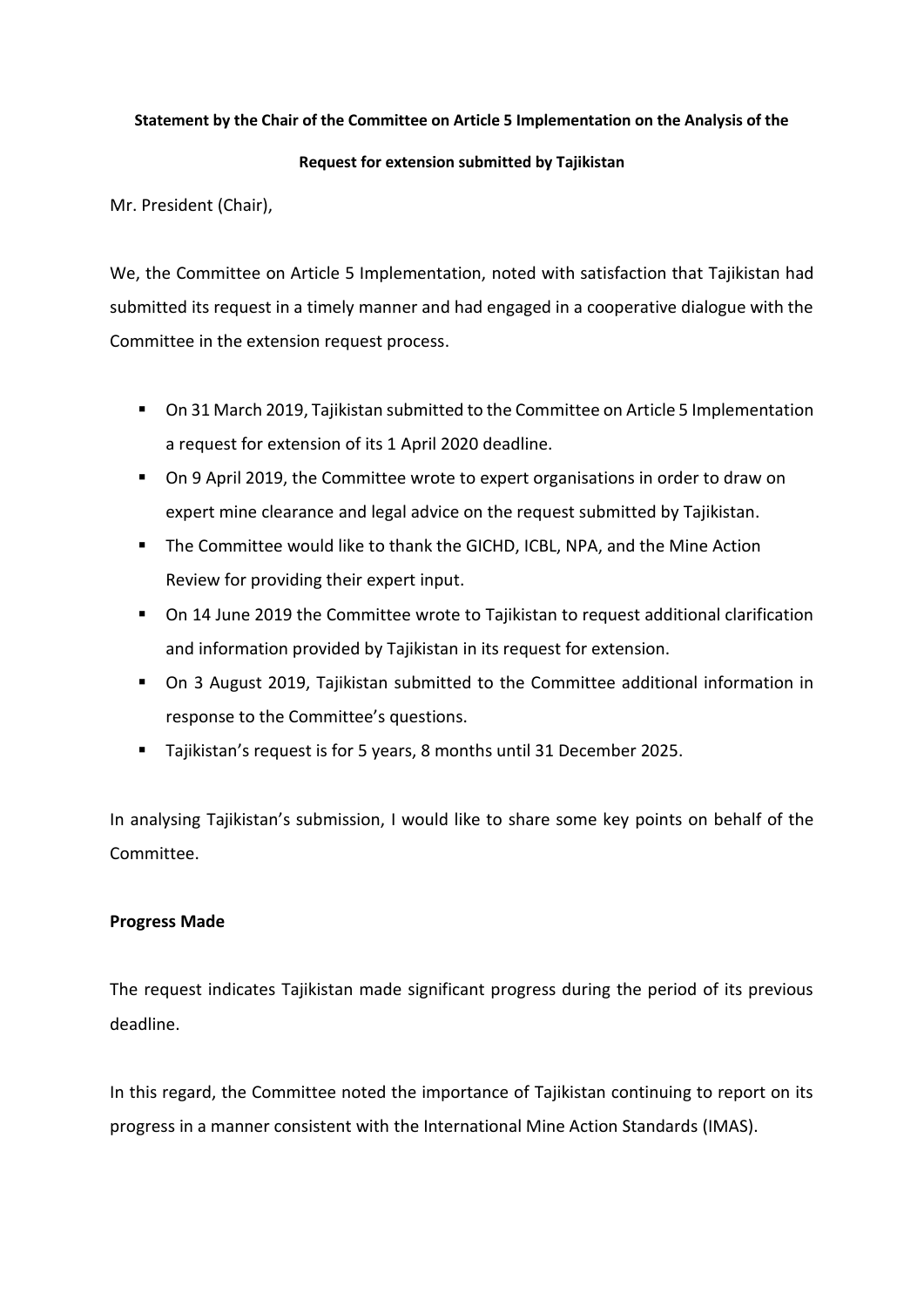Tajikistan further highlighted quite clearly the circumstances, which impeded Tajikistan from achieving its deadline.

## **Tajikistan's remaining challenge**

The request contains information concerning Tajikistan's remaining challenge. The Committee noted that, while it is unfortunate that after almost two decades of intensive humanitarian demining efforts Tajikistan does not have a precise definition of its remaining challenge, it is positive that Tajikistan is aiming to complete survey operations by 2023, with a view to develop a meaningful forward-looking work plan taking into consideration the impact of results of survey for the remaining period of the extension request.

# **Implementation of its work plan**

.

Concerning Tajikistan's work plan, we noted the importance of Tajikistan's efforts to increase its capacity for clearance and the strong support from its government regarding the recruitment of deminers. In this regard, the Committee noted the importance of Tajikistan continuing its efforts to ensure the implementation of its gender-mainstreaming plan, including through the recruitment of additional deminers and continuing to report on these efforts.

The Committee further highlighted the importance of Tajikistan continuing to report on progress of efforts to utilise mechanical assets in its annual work plans.

The Committee noted the importance of cooperation in addressing mined areas near common border areas. The Committee noted positively Tajikistan's commitment in keeping the States Parties informed by reporting on information on and plans to deal with mined areas along Tajikistan's common border with Uzbekistan.

The Committee further noted Tajikistan efforts to develop a resource mobilization strategy. The Committee highlighted the importance of Tajikistan continuing to keep the Committee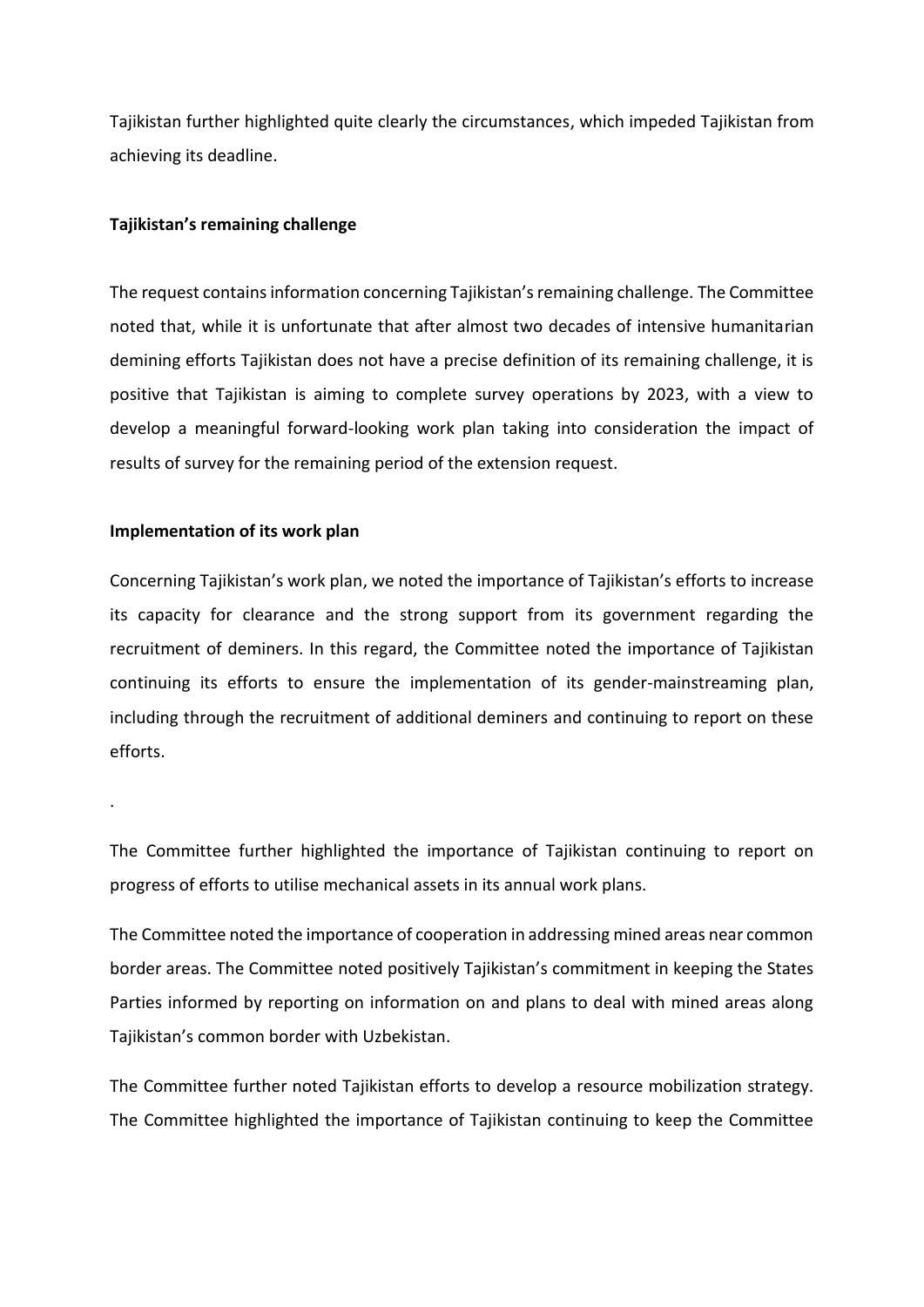and the States Parties informed of any funding challenges it faces for the implementation of Article 5.

#### **Concluding Remarks**

In conclusion, in recalling that the implementation of Tajikistan's national demining plan may be affected by outcomes of agreements on survey and clearance in border areas, the impact of results from survey to be completed on 41 suspected hazardous areas by 2020, and the resurvey of 30 confirmed hazardous areas to be completed by 2023, as well as the feasibility of deploying mechanical assets, the Committee noted that the Convention would benefit from Tajikistan submitting to the Committee an updated detailed work plan by 30 April 2021, and the 2023 Nineteenth Meeting of the States Parties(19MSP), for the remaining period covered by the extension.

The Committee noted with satisfaction that the information provided in the request and subsequently in responses to the Committee's questions is comprehensive, complete and clear. The Committee further noted that the plan presented by Tajikistan is workable, lends itself well to be monitored, and states clearly which factors could affect progress in implementation. The Committee also noted that the plan is ambitious and that its success is based on significant co-contribution from international funding and the recruitment of additional manual clearance teams. In this regard, the Committee noted that the Convention would benefit from Tajikistan reporting annually, by 30 April, to the States Parties, as part of its Article 7 obligations, on the following:

- a. Progress made relative to the commitments contained in Tajikistan's annual survey and clearance plan during the extension period disaggregated by area cancelled, reduced and cleared and their impact on annual targets as given in Tajikistan's work plan;
- b. Progress on the agreement between the Governments of Tajikistan and Uzbekistan regarding survey and clearance of areas on their common border, including information on the national institutions involved in the effort;